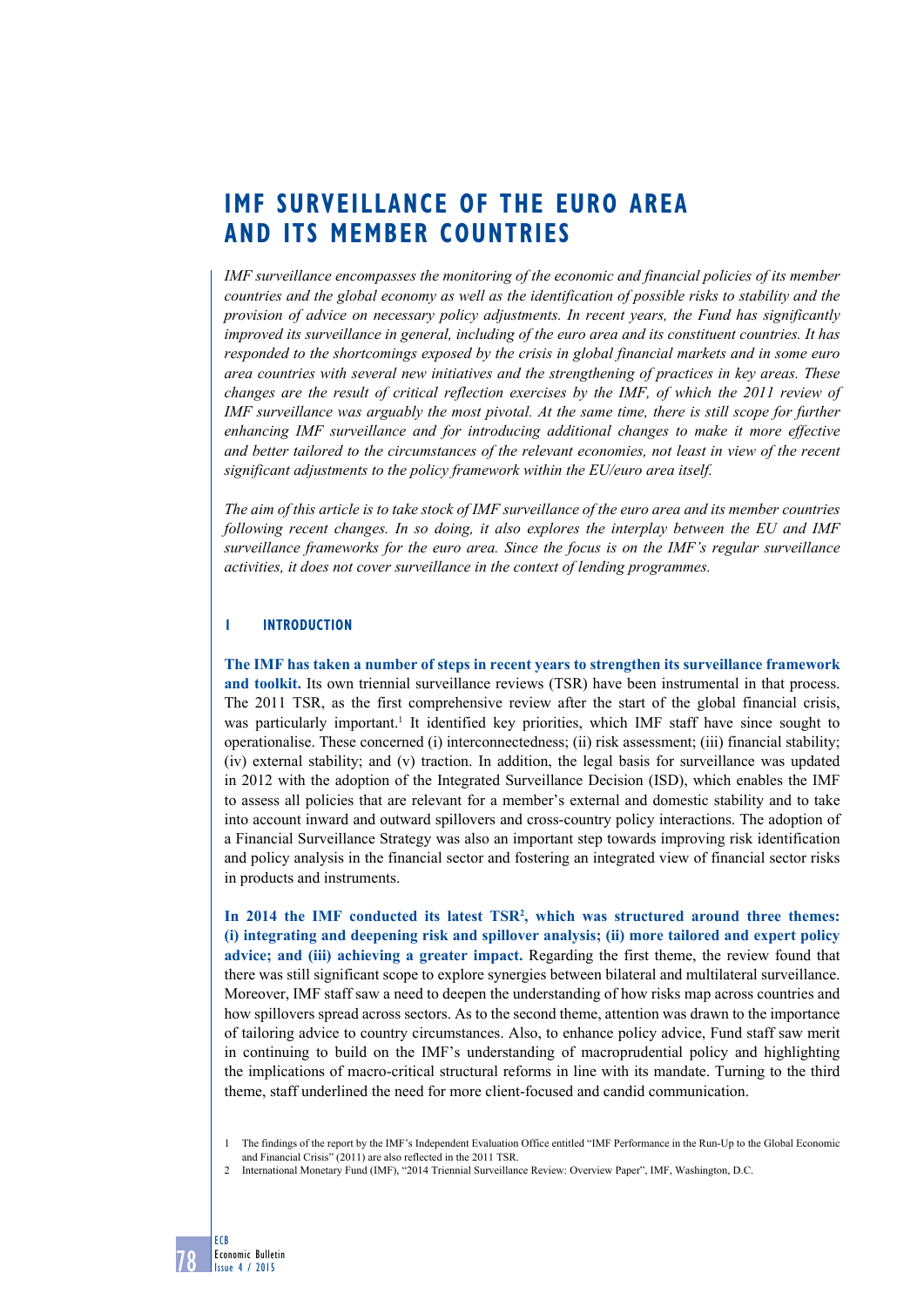IMF surveillance of the euro area and its member countries

**Drawing on a recent report by the Task Force on IMF Issues of the International**  Relations Committee of the European System of Central Banks<sup>3</sup>, this article looks into **how IMF surveillance of the euro area and its constituent countries has changed since the pivotal 2011 TSR.** Section 2 describes the IMF framework for surveying the euro area and its members and discusses how it interacts with the EU/euro area's own surveillance framework, which has also been substantially reformed in the recent past. Section 3 reviews the performance of the Fund's post-crisis surveillance of the euro area and its member countries in the priority areas mentioned above. It also covers the implications of European banking union for IMF surveillance. Section 4 looks at the specificities of IMF surveillance of the policy framework of EMU, and Section 5 concludes.

## **2 the framework of imf surveillance of the euro area and its member countries**

#### **2.1 a new legal framework**

**A new legal framework for IMF surveillance was put in place with the adoption of the Integrated Surveillance Decision in 2012.** The legal basis for Fund surveillance is set out in Article IV of the IMF's Articles of Agreement, which distinguishes between bilateral and multilateral surveillance.4 The ISD updated the surveillance framework by enabling the IMF to engage more effectively with members on their domestic economic and financial policies and by making Article IV bilateral consultations a vehicle for multilateral surveillance as well. In particular, the ISD allows the IMF to discuss with its members the full range of spillovers from their policies when these may have a significant impact on global stability.

**While the ISD also provides the basis for better surveillance of monetary unions, the paragraph in the ISD concerning currency unions changed little compared with the 2007 Decision on the Bilateral Surveillance over Members' Policies.** The text has been improved by placing emphasis on ensuring not only the balance of payments stability of the union, but also its domestic stability. Helpfully, the ISD has been translated into operational guidance on the surveillance of currency unions in which staff are explicitly advised to assess the extent to which economic and financial polices at the level of the currency union (exchange rate, monetary, fiscal and financial sector policies) are promoting the union's domestic and balance of payments stability and global stability. Despite the fact that EU/EMU decision-making structures have been strengthened, the legal basis remains constrained by the country-based membership of the IMF. The ISD repeats the 2007 Decision in explicitly noting that members of currency unions "remain subject to all of their obligations under Article IV section 1, and accordingly, each member is accountable for those policies that are conducted by union level institutions on its behalf" (ISD, paragraph 8). This corresponds to the fact that countries themselves retain all the resulting rights and obligations of IMF membership, even though the institutional and governance set up is different for euro area countries in that there is an independent central bank and joint decision-making in some policy areas. None of the European institutions or fora are members of the IMF, and their cooperation with the Fund is not mandatory. The European Central Bank was granted observer status under IMF

3 Task Force on IMF Issues of the International Relations Committee of the European System of Central Banks, "IMF Surveillance in Europe", *Occasional Paper Series*, No 158, ECB, Frankfurt am Main, January 2015.

4 Article IV, Section 1 provides that each member shall "undertake to collaborate with the Fund and other members to assure orderly exchange arrangements and to promote a stable system of exchange rates". The Fund is directed to oversee the compliance of each member with its obligations, and give heightened scrutiny to members' exchange rate policies. Section 3(a) requires the Fund to "oversee the international monetary system in order to ensure its effective operation" and forms the basis for the Fund's multilateral surveillance.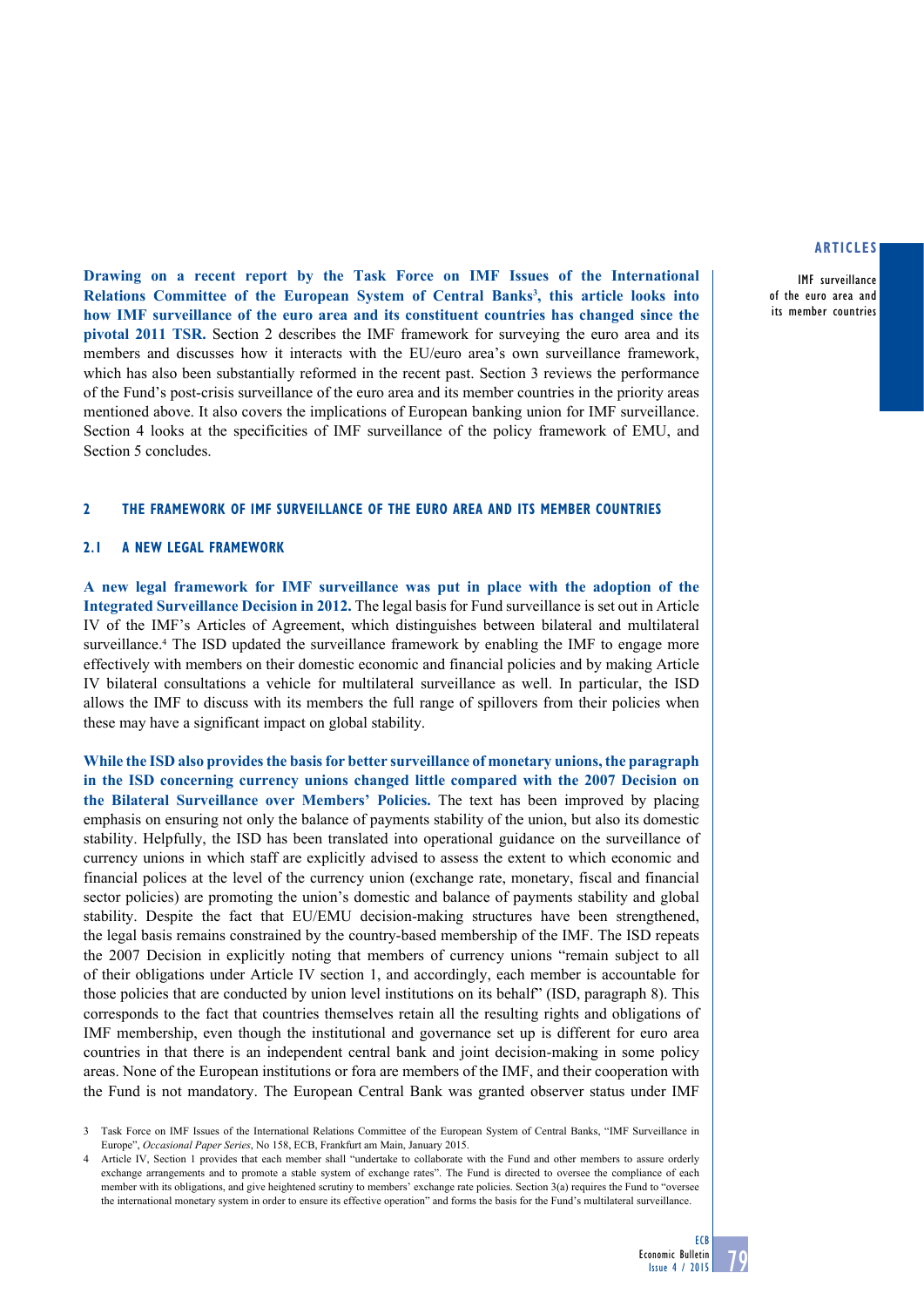Decision No 11875-99/1 of 21 December 1998 and is accordingly permitted to participate in IMF Executive Board meetings on specified topics and topics relevant to the mandate of the ECB.5

## **2.2 surveillance in practice: bilateral, regional and multilateral**

**The IMF conducts consultations with individual euro area countries (resulting in country reports covering national policies), as well as with the authorities representing the euro area as a whole (resulting in a report on euro area policies).** It also conducts a Financial Sector Assessment Programme (FSAP) every five years for those euro area members with systemic financial systems<sup>6</sup>, and on request for the other euro area countries. In addition, the first FSAP for the European Union was concluded in March 2013.

**The modalities for conducting IMF surveillance within the euro area were formalised with the introduction of the euro.**<sup>7</sup> For individual euro area countries, there were no changes to the annual consultation under Article IV of the Articles of Agreement. As it is not a member of the IMF, the euro area as a whole does not have an Article IV consultation in its own right. Instead, IMF staff semi-annually exchange views with staff of the ECB, the European Commission and other European institutions and bodies and draw up an annual report on euro area policies to complement and better inform the Article IV consultations with individual euro area countries (not the other way round). Thus, in practice, euro area surveillance follows a dual track, with a separate surveillance exercise for the union, coordinated with national Article IV surveillance. This results in consultations with the 19 individual euro area members plus a consultation on the policies of the ECB and the European Commission, leading to 20 annual reports in total. In addition, as part of its multilateral surveillance, the IMF analyses developments in the euro area in its World Economic Outlook (WEO), Global Financial Stability Report (GFSR) and Fiscal Monitor. The Fund has also produced annual Spillover Reports and External Sector Reports since 2011 and 2012 respectively, which include a focus on the euro area as well as key euro area countries.

# **2.3 The EU/euro area and IMF surveillance frameworks: potential scope for tensions and cross-fertilisation**

**The recent crisis has also led to successive reforms of the surveillance framework of the EU and the euro area.** New surveillance systems for EU Member States' budgetary and economic policies, as well as a new financial supervisory architecture mainly affecting euro area countries, have been put in place.<sup>8</sup> A clear calendar has been established in the context of the European Semester, during which policy recommendations are formulated at the European level and addressed to the national level.

**The reinforced EU surveillance framework has thus far not led to any specific changes in the way the IMF conducts its surveillance of EU Member States/euro area countries, although such an avenue could be considered.** On the one hand, the interplay between the reinforced EU surveillance frameworks and those of the IMF might entail specific challenges for both EU Member States/euro area countries and the IMF going forward. Firstly, with economic governance

<sup>5</sup> While the ECB holds observer status at meetings of the IMF Executive Board, both the ECB and the European Commission hold observer status on the International Monetary and Financial Committee.

<sup>6</sup> Austria, Belgium, Finland, France, Germany, Italy, Ireland, Luxembourg, the Netherlands and Spain.

<sup>7</sup> IMF Decision No 12846-(98/125) and IMF Decision No 12899-(02/119), as amended by IMF Decision No 14062-(08/15).

<sup>8</sup> See, for example, the article entitled "A fiscal compact for a stronger Economic and Monetary Union", *Monthly Bulletin*, ECB, May 2012, and the box entitled "The 'two-pack' regulations to strengthen economic governance in the euro area", *Monthly Bulletin*, ECB, April 2013. With regard to banking union, see the *Financial Stability Review*, ECB, May 2014.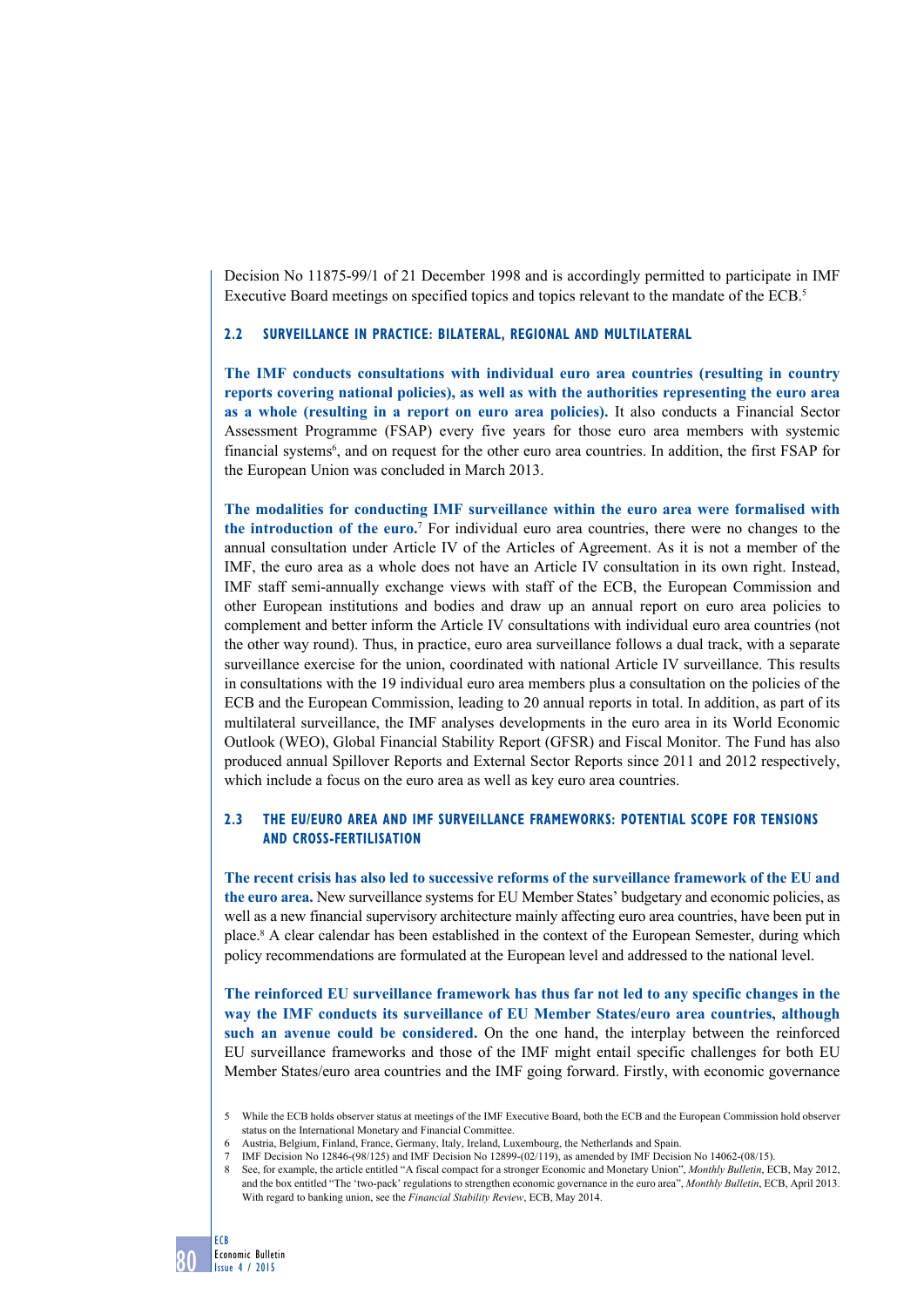IMF surveillance of the euro area and its member countries

increasingly exercised at different levels (national, joint national, euro area and EU), the way in which policy formulation is being shaped for euro area countries has changed. This requires the IMF to internalise these new EU/euro area processes properly in its surveillance, and may complicate its surveillance or even pose challenges to the consistency between assessments made in national and euro area surveillance reports. Secondly, there are differences in the scope, focus, enforcement mechanisms and traction of the two surveillance frameworks. Although IMF country surveillance is constantly ongoing, the key focal point is the annual Article IV report – a once-yearly exercise of a cooperative nature – and the Fund's leverage is based on the strength of its arguments, peer pressure and, on occasion, its potential impact on financial markets. By comparison, EU surveillance is a continuous process with regular formal meetings, embedded in the European Semester, including monitoring of implementation in the second semester of the year and with legally binding procedures for dealing with fiscal and macroeconomic imbalances. In addition, its coverage extends further into the structural policy domain.

**IMF surveillance usually results in broader, more strategic policy guidance, in contrast with the more detailed country-specific recommendations which the EU makes under its surveillance calendar.** Complications may arise if, owing to differences in views on the effectiveness of certain policy tools in given circumstances, contrasting policy recommendations are made. Furthermore, IMF policy advice may not always be strictly in line with prevailing EU rules if these rules are deemed wanting by IMF staff, yet individual EU Member States/euro area countries may legally not be in a position to disregard those rules and follow the IMF's advice. On the other hand, the IMF and EU surveillance frameworks can also complement each other. In fact, the IMF can play a helpful role as an independent, trusted external adviser. The Fund has a breadth of expertise, a wealth of experience across countries and over time, and an approach that is driven first and foremost by economic analysis, with fewer institutional constraints. As such, it has an important role to play in providing an external perspective in addition to the European view from within. IMF recommendations can provide an impetus for euro area countries to collectively deliberate and seek, if warranted, a change in national or common policies.

## **3 implementation of the imf surveillance framework**

**Overall, the IMF has made good progress in implementing the new surveillance framework both in general and in the euro area, although there is scope for further improvement.** Reviewing the Article IV reports drawn up on euro area countries in 2013 and 2014, this section looks at whether the IMF has effectively implemented changes to its surveillance framework in four of the five priority areas identified in the 2011 TSR for the euro area: (i) interconnectedness, (ii) risk assessment, (iii) financial stability and (iv) traction. Moreover, it covers the implications of European banking union for IMF surveillance of the euro area and its constituent countries.

## **3.1 Interconnectedness**

#### **3.1.1 Economic and financial linkages**

**For individual euro area countries, national surveillance is now far better informed by regional surveillance.** Analyses in national Article IV and Financial System Stability Assessment (FSSA) reports are systematically informed by, and put into the context of, the main economic and financial developments within the euro area as a whole.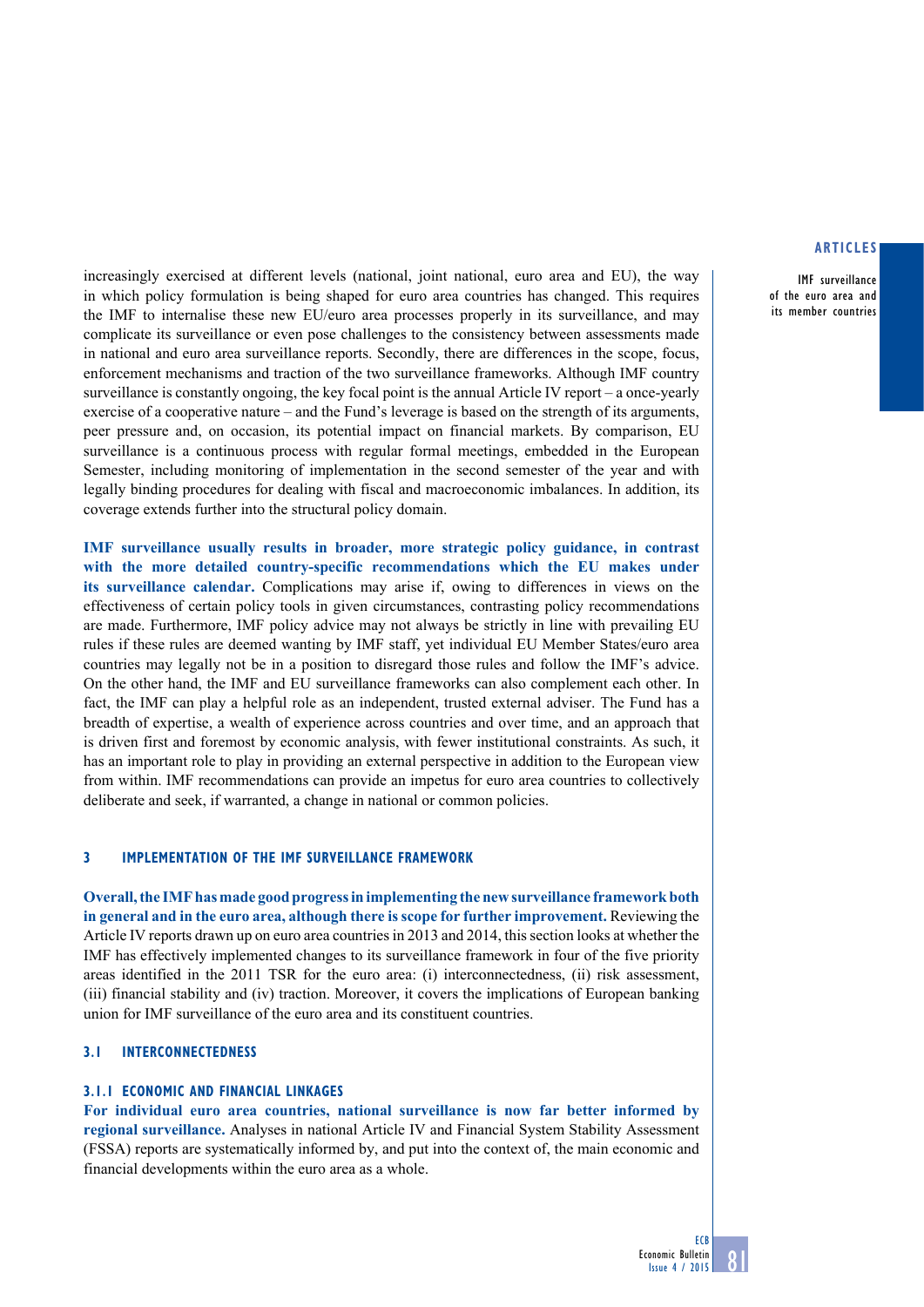**In multilateral reports such as the WEO and the GFSR, thematic chapters or sections usually provide in-depth analysis of specific issues such as the banking, corporate and sovereign nexus.** However, in past reports, the identification of key vulnerabilities and challenges for the euro area focused mainly on a narrow selection of countries, with the discussion of developments confined to the interaction between "core" and "stressed" countries.

**It may also be worth considering whether to strengthen the analysis of spillovers to better understand the impact of shocks and policy decisions, building on country reports.** This may mean going further than the current general summing up of spillovers within the euro area and better integrating the analysis carried out in the context of country surveillance into monetary union surveillance products. Building on the example of recent Spillover Reports, the provision of more in-depth analysis of positive inward spillovers, in addition to the negative shocks most commonly examined in country reports, could be considered.

## **3.1.2 Policy linkages**

**Improvements have been made in the treatment of policy interconnectedness within the euro area.** For example, policy advice to countries appears to be more intrinsically linked to the main economic and financial developments in the euro area and is more cognisant of the euro area economic and financial policy framework. Staff now clearly distinguish between policies within the field of competence of European authorities (e.g. monetary policy), those under the responsibility of national governments (e.g. structural reforms to boost competitiveness) and those within a given EU framework (e.g. the Stability and Growth Pact (SGP)). Similarly, policy advice on financial issues now takes into account developments in the EU/euro area and at the national level in the context of a profound reshaping of the European supervisory architecture.

**Mapping the main policy linkages between euro area countries is indeed important.** This can take the form of holding more in-depth discussions with authorities on how euro area membership affects vulnerabilities and policy options, including, e.g., the case of euro area monetary policy coping with different national macroeconomic conditions and the role of national macro prudential policies within the euro area. Moreover, findings under the EU Macroeconomic Imbalances Procedure could be juxtaposed with the IMF's own assessment of extra- and intra-euro area imbalances. In addition, authorities could be provided with better "maps" of financial and real linkages within the euro area. Without prejudice to the domestic stability objective, the policy options suggested to authorities could be accompanied by information on the outward spillovers they potentially generate.

**There may be merit in providing stronger and more clearly formulated policy recommendations on structural reforms that are macro-critical, consistent with the Fund's mandate in this policy area, including their estimated impact.** Discussions on these issues should be more systematic when they are of critical importance for the external balance of a country, which more often tends to be the case for countries participating in a monetary union. These policy recommendations could also build on cross-country analysis. The Fund could make better use of insights from other organisations, especially the Organisation for Economic Co-operation and Development. Furthermore, it could try to quantify the effects of structural reforms in terms of their impact on economic growth and, to the extent possible, both the euro area's external and internal balances, while recognising the difficulties of such an exercise (including, not least, data, technical and resource constraints). This would follow up on the work that the IMF has already started in the context of the G20 Growth Strategies.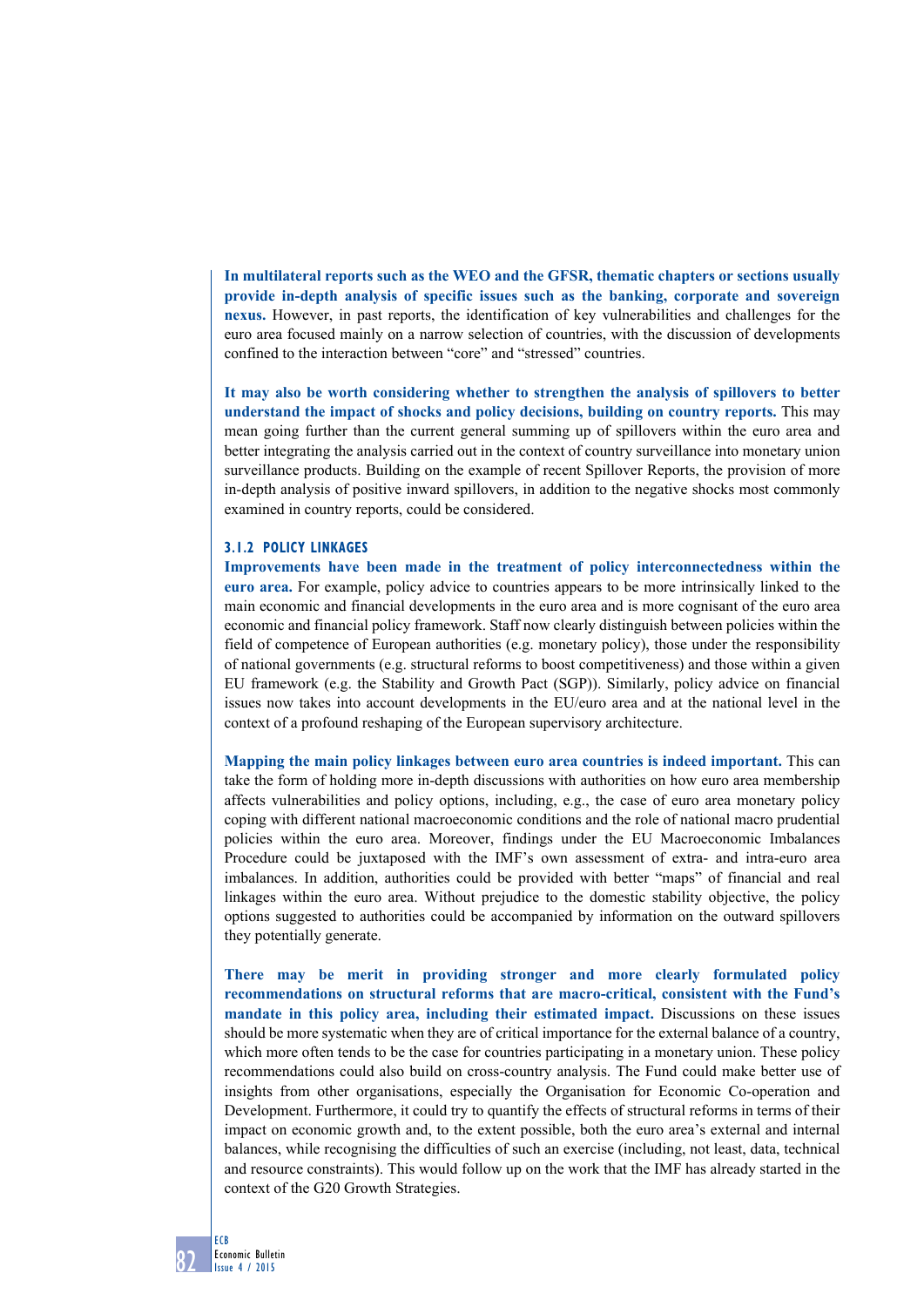IMF surveillance of the euro area and its member countries

## **3.2 Risk assessment**

**Post-crisis surveillance in the euro area has stepped up risk discussions, with risks to the baseline scenario discussed for all member countries and risk assessment matrices included in most of the reports.** By highlighting transmission channels and assigning probabilities to the crystallisation of risks as well as their potential impacts, the surveillance reports have provided for a sharper focus. Moreover, policy implications and responses are also covered in the bulk of cases.

**Useful risk assessments sufficiently stress the limitations/caveats of the analysis (in terms of methodology and underlying data constraints) and take into account any unintended market consequences that their communication may entail, especially if these are likely to make headline news**. With this in mind, while there could be merit in the Fund trying to identify all pertinent risks early on, due care would need to be taken to avoid communication pro-cyclically reinforcing trends in countries that may already be facing difficulties. There could also be room for a more structural role by improving communication on medium-term risk scenarios.

# **3.3 Financial Stability**

**The widespread coverage of financial stability issues in the reports for euro area countries shows that the IMF is making progress in addressing previous weaknesses in this area.** Risks to the financial system and underlying vulnerabilities are considered in all Article IV reports on euro area countries, with most of them also covering macro-financial and cross-border linkages. The analysis and discussion of linkages vary across reports, however, and there is room for further elaboration and improvements regarding linkages. In terms of financial stability policies, measures were identified in each case and over half of the reports followed up on, or at least referred to, past FSAP recommendations. The first EU-wide FSAP was an important milestone. It focused on how the EU/EMU supranational institutions interact with national institutions and put forward "high-priority recommendations" on overcoming cross-border risks and improving the financial stability framework of the Single Market. The report also contained a section on lessons from national FSAPs, which offered an overview of the main risks and vulnerabilities identified in the national FSAPs of EU countries. Some of the recommendations, e.g. on banking union, have provided important input for actual policy shaping. However, policy recommendations could potentially be enhanced by more specific advice on issues relating to financial stability/sector matters, including, for example, cross-border cooperative arrangements or reductions of crossborder barriers. By way of positive example, in the 2013 EU FSAP, IMF staff consistently argued for a supranational approach to governance arrangements in order to counter national bias and prevent fragmentation in the EU. With the prospect of further work on a capital markets union in the EU, new opportunities open up for IMF policy recommendations in this field.

**The establishment of a banking union in Europe and the ensuing reshuffling of responsibilities in the areas of microprudential and macroprudential supervision are already starting to have implications for the way in which the IMF conducts its financial sector surveillance of EU Member States.** This applies to both Article IV consultations and FSAPs for euro area countries. If IMF surveillance and advice are to remain effective and relevant, they will have to fully reflect the new policy-making frameworks and respective competences at EU Member State, euro area and European Union levels. For Article IV surveillance of euro area countries, banking union means that the ECB must be consulted, given its new responsibilities in the areas of microprudential and macroprudential supervision. As far as FSAPs for euro area countries are concerned, close cooperation will be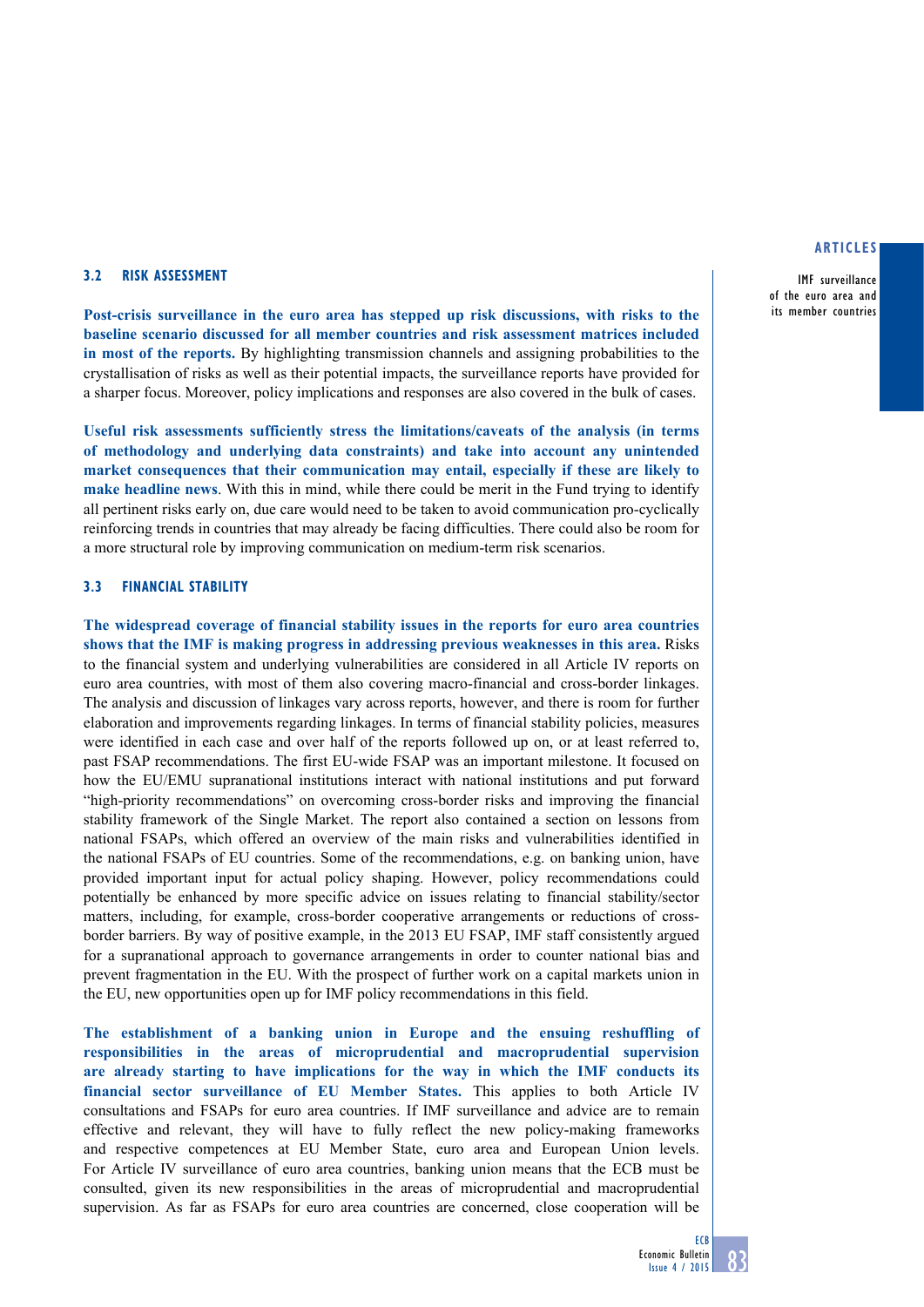needed between the IMF and national and euro area authorities on the assessments of supervision, risks and resolution. The assignment of new policy responsibilities may also necessitate revisiting the decision governing the observer status of the ECB in the IMF. Moreover, in line with the Fund's Integrated Surveillance Decision, due attention needs to be paid to closely linking assessments made in the course of bilateral/regional surveillance with those made in the context of multilateral surveillance.

# **3.4 Traction**

**There is general agreement that, for IMF surveillance to be effective and relevant, the Fund has to ensure that it has adequate traction as a trusted advisor.** The Fund's 2012 staff guidance note for surveillance under Article IV consultations regards traction as having two dimensions: firstly, the extent to which authorities engage with the Fund on its analysis and recommendations, and secondly, the extent to which Fund advice is reflected in policy action. However, traction also has to be assessed in the light of the Fund's role as one adviser among others; that is, authorities are not obliged to translate IMF advice into policy action. Thus, traction depends on high-quality analysis, even-handedness, candour and effective communication.

**The Fund has recently taken several steps to improve the traction of its advice within the euro area.** This is a particularly onerous task owing not least to the challenges posed by the architecture of the monetary union. With regard to national and supranational authorities, it has focused more on issues of core interest to authorities and following up on its previous advice. For example, macrosocial issues have been discussed to some degree in nearly all of the reports for the euro area and its individual countries, with considerable emphasis placed on labour market developments and reforms, given their macro-critical role. In many cases, Fund staff have looked at the previous policy advice they have issued, but this exercise has normally focused on national authorities' response to that advice and has not assessed the quality and relevance of the IMF's own analysis and recommendations. An innovation worth noting is the "Point and Counterpoint to the Staff's Views" sections included in a few selected reports. In these sections, Fund staff put forward and respond to a series of possible counter-arguments to their own diagnosis and recommendations. This innovation could usefully be extended to all Article IV reports on euro area countries. Building on this, it might also be insightful to include a box on the quality of past IMF advice (including a review of whether and how the Fund has modified its own past advice) and the authorities' response to it. By following up on recommendations in subsequent reports, and thus providing continuity and ensuring consistency of messages, traction can be further improved.

**Increasing the responsiveness of authorities to IMF advice may also be a matter of appropriate timing.** For the euro area, there could be merit in better synchronising the issuance of Fund policy recommendations with the EU/euro area policy-making cycle, which would allow such recommendations to feed more effectively into EU/euro area decision-making processes. More use could then be made of IMF surveillance reports on individual EU Member States in the context of country surveillance processes conducted at the European level.

# **4 IMF SURVEILLANCE OF THE policy FRAMEWORK OF EMU**

**Over recent years, IMF surveillance of the euro area policy framework has improved.**  The 2011 report on euro area policies set a good example by exploring the aspects of the framework that had led to the euro area sovereign debt crisis. More recent reports usefully made connections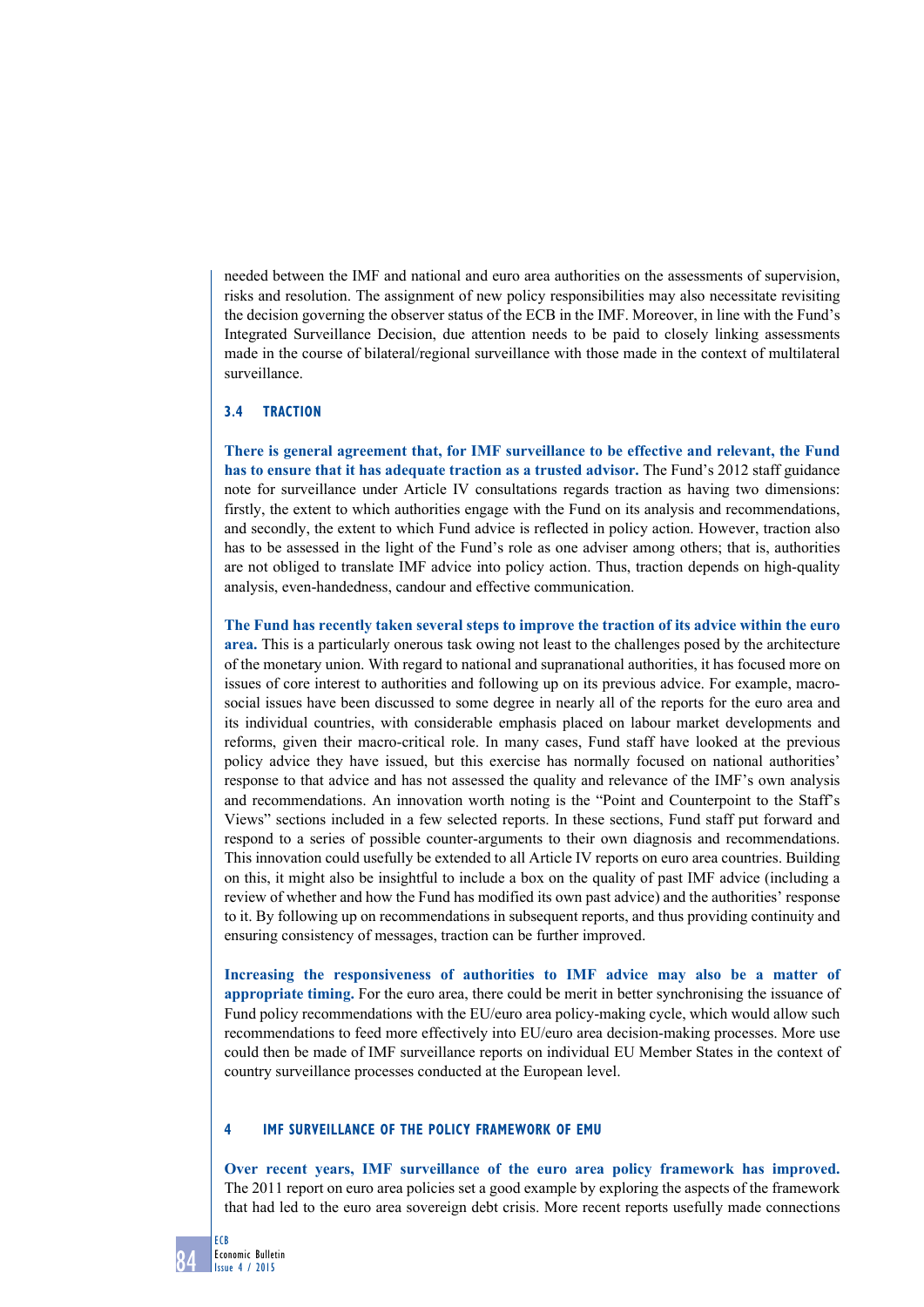IMF surveillance of the euro area and its member countries

between different elements of the framework (e.g. the 2012 report on euro area policies linked banking union with fiscal integration and fiscal consolidation under the SGP). The 2013 report on euro area policies drew attention to potential risks (likelihood and expected impact) and recommended changes to some aspects of the framework in an innovative, clear and helpful "risk assessment matrix". The reports also usefully distinguished between the relative progress in different areas of the framework of the EU and the euro area.

**The stability and performance of the euro area and its members depend on good governance, and the IMF has made distinct efforts to examine this.** EU/euro area governance, i.e. the design and functioning of the EMU policy framework, is continuing its shift from national towards more joint or centralised policy-making. The IMF usefully dealt with governance in 2011, for example, when IMF staff reports weighed in on discussions on strengthening the EU's fiscal policy framework, including a critical analysis of the effectiveness of the SGP and its surveillance, decision-making, and enforcement mechanisms (such as the problem with qualified majority voting in the Council). This type of advice is helpful and could be further improved, for example, by delving deeper into some aspects, such as internal euro area surveillance, building on material IMF staff have developed on fiscal union and banking union, for instance; by following up on recommendations in subsequent reports to provide continuity and consistency in IMF messages; and by taking due account of the policy framework for reforms, including views on the appropriate balance of competences at the European and national levels.

**The current format of euro area consultations produces dual-track surveillance – of supranational policies and national policies – with separate interlocutors and no single**  comprehensive report on the euro area.<sup>9</sup> Multiparty engagement with policy authorities is an essential element of euro area surveillance. To this end, it has become standard procedure in reviewing euro area policies for the IMF to interact with the Eurogroup Working Group and the Eurogroup. This occurs at the end of the consultation process and is consequently a presentation of results rather than a consultation contributing to the substance of the surveillance exercise. As with national surveillance, there could be merit in involving policy-makers at the level of the Eurogroup Working Group at an earlier stage in the consultation process, with a focus on the functioning of the euro area as a whole, which could help enhance traction.

## **5 Conclusions**

**The IMF has significantly improved its surveillance of the euro area and its member countries along the lines suggested in the 2011 landmark triennial review of surveillance.** Overall, messages have become more consistent and focused across surveillance products. For euro area countries, there is now more integration between surveillance at the bilateral and euro area-wide level, while analyses at both levels draw on multilateral exercises such as the External Sector Reports and Spillover Reports. For all euro area countries, there is better integration between Article IV reports and national FSAPs. Moreover, risk assessment matrices showing risks, channels of transmission and policy options are now used in almost all euro area Article IV reports. Follow-up on past advice has improved thanks to dedicated boxes included since 2012 in most national Article IV reports. Lastly, the Fund has also been very active in making suggestions on the institutional

There are also mixed messages on who the IMF regards as "euro area authorities". The reports on euro area policies refer explicitly to "the authorities" as being the ECB and the European Commission, but a much wider group is also mentioned, including the European Banking Authority, the European Systemic Risk Board, the European Stability Mechanism and the European Council, the Eurogroup and the Eurogroup Working Group.